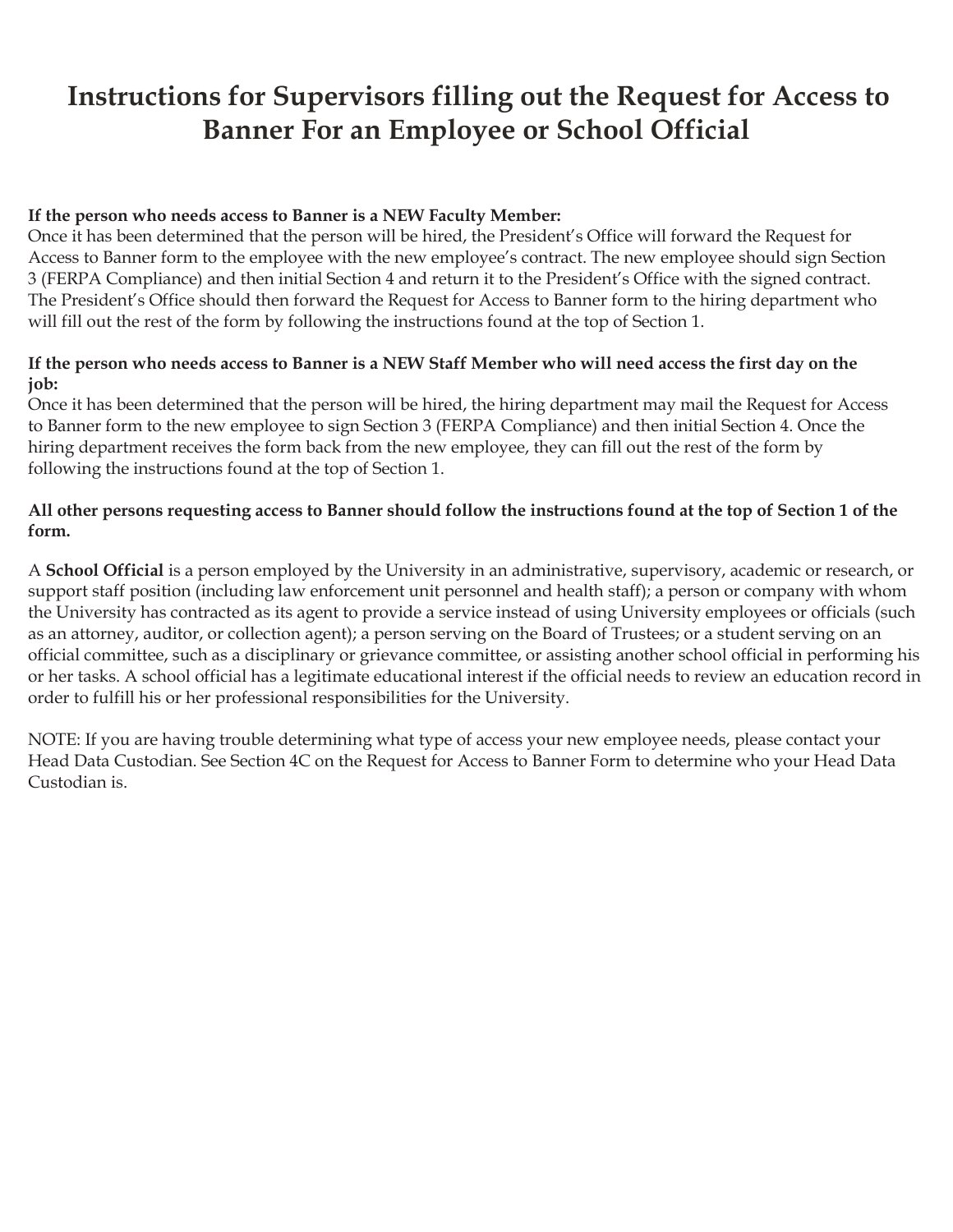# **ANGELO STATE UNIVERSITY Request for Access to Banner**

#### **Section 1 - USER INFORMATION**

For help completing this form, contact the Help Desk. Phone: 325-942-2911 or 1-866-942-2911 Email: Helpdesk@angelo.edu **This form may be sent through the approval process by FAX.** Head Data Custodians should retain a copy.

**Instructions: 1)** Fill in Sections 1 & 2 and print the form. **2)** Read & **s**ign Section 3. **3)** Obtain proper authorization in Section 4. **4)** Forward the form to your Head Data Custodian as indicated in Section 4C**. 5)** Your Head Data Custodian will send this completed form to IT**.** 

| Employee                                                                                                          |                                                                                                                                                                                                                                                                                                                                                                                                    |                                                    |                        |
|-------------------------------------------------------------------------------------------------------------------|----------------------------------------------------------------------------------------------------------------------------------------------------------------------------------------------------------------------------------------------------------------------------------------------------------------------------------------------------------------------------------------------------|----------------------------------------------------|------------------------|
| Last                                                                                                              | First                                                                                                                                                                                                                                                                                                                                                                                              | M                                                  |                        |
|                                                                                                                   |                                                                                                                                                                                                                                                                                                                                                                                                    |                                                    |                        |
|                                                                                                                   | All users MUST have an ASU Technology Access Account (TAA) before being granted access to Banner or Banner<br>Self Service (through RamPort). If the employee does not have an ASU TAA, the supervisor or department head<br>should request one using the "Request Form for New Employee" available at<br>http://www.angelo.edu/services/technology/network/accounts/facstaff/account_request.html |                                                    | ASU TAA (i.e., ASMITH) |
| New Account<br><b>Type of Access</b><br><b>Employee Status:</b><br>Staff<br><b>Type of Position:</b><br>Permanent | <b>Revised Access</b><br>Faculty<br>Student<br>Part-Time/Hourly<br>* If moving to another department, enter your current title and department at the top of this section and specify your new title and department here.                                                                                                                                                                           | Delete Access<br>Temporary (e.g., Temps, students) |                        |
| New Title                                                                                                         |                                                                                                                                                                                                                                                                                                                                                                                                    | New Department                                     |                        |
| <b>Section 2 - TYPE OF ACCESS REQUESTED</b>                                                                       |                                                                                                                                                                                                                                                                                                                                                                                                    |                                                    |                        |
| (DO NOT ASK TO COPY ANOTHER USER):                                                                                | List Banner Related Departmental Job Duties and Organizational Access for Requisitions as needed:                                                                                                                                                                                                                                                                                                  |                                                    |                        |

#### **Section 3 - COMPLIANCE**

**Federal Family Educational Rights and Privacy Act (FERPA).** The Federal Family Educational Rights and Privacy Act (FERPA), the Texas Tech University System Rules and Regulations, and/or the University's Faculty/Staff Handbook govern the conduct of employees and School Officials (as defined below) with access to student records who act in the student's educational interest within the limits of the employee's or School Official's need to know. To ensure compliance, the University requires that employees and School Officials be aware of federal law (on ASU home page under Current Students) as well as System and University regulations that govern student records. This statement clarifies the responsibilities of persons with access to student educational records. Staff in the Admissions Office, Financial Aid Office, Fiscal Office, College of Graduate Studies, and Registrar's Office sign this agreement as a condition of employment; others sign this statement as a condition of gaining access to the student records systems.

A **School Official** is a person employed by the University in an administrative, supervisory, academic or research**,** or support staff position (including law enforcement unit personnel and health staff); a person or company with whom the University has contracted as its agent to provide a service instead of using University employees or officials (such as an attorney, auditor, or collection agent); a person serving on the Board of Trustees; or a student serving on an official committee, such as a disciplinary or grievance committee, or assisting another school official in performing his or her tasks. A school official has a legitimate educational interest if the official needs to review an education record in order to fulfill his or her professional responsibilities for the University.

**Confidentiality**. Your security password should remain confidential. You must log off the Banner student system when leaving your computer workstation or otherwise secure your system from misuse.

**Education Records.** You may access Banner student records only as required to perform assigned duties. You may not update your own record or that of a friend or relative. Within the University, anyone whose designated responsibility requires access may use information from student records for appropriate research, educational, or service functions.

To respond to an inquiry from outside the University, you must check whether the student has checked the "Confidentiality" box on his/her records. This can be found on SPAPERS. Release of information regarding a group of students, such as a request for all seniors' mailing addresses, must be handled by the designated Officer of Public Records in coordination with the Registrar's Office. Unless explicitly suppressed by the student, the following "public" directory information may be released:

Student's name, local and permanent mailing address, ASU e-mail address(es), telephone number(s), date and place of birth, photograph, marital status, major and minor fields of study, participation in officially recognized activities and sports, weight and height of members of athletic teams, team photographs, dates of attendance, enrollment status, classification, degrees, awards and honors received, previous educational agencies or institutions attended, hometown, parents' names and mailing addresses.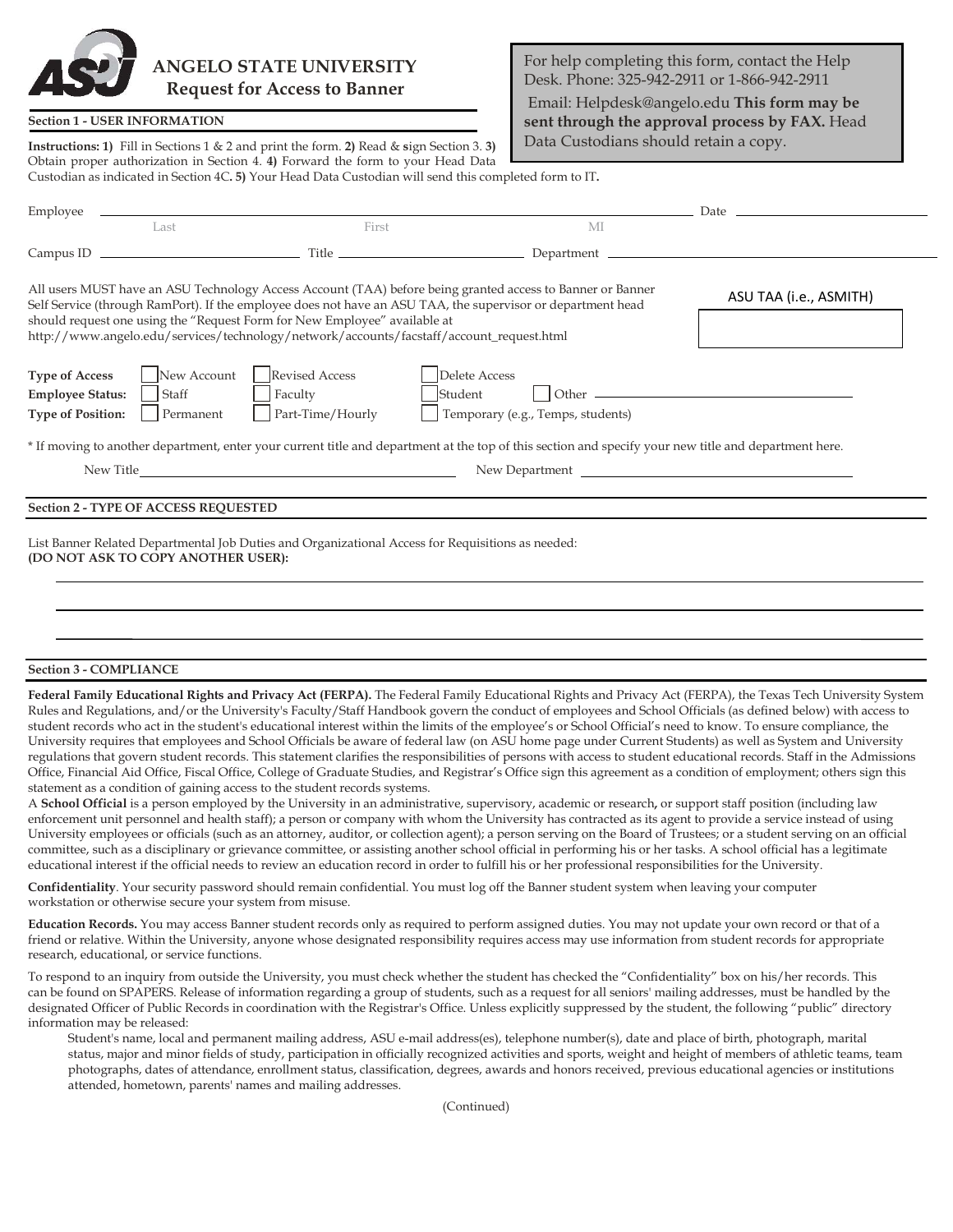#### **Section 3 -COMPLIANCE (continued)**

All other information is private and may be released outside the University only with the student's written permission. No information, public or private, on an applicant's record may be released outside the University, except to an agent designated by the applicant, until the applicant becomes a registered student and has a chance to initiate a suppress. No information on financial aid records may be released outside the University except as authorized or required by federal and state regulations. **Also, within the University, publishing of non-directory information, especially social security numbers and campus ID's, should be kept to an absolute minimum. (Publishing includes, but is not limited to, copies of the information for office or workgroup use, formal reports, and factbooks.) Such publishing should be limited to within office or workgroup use. Identification numbers should never be published in documents intended for general consumption. Hardcopy documents should be kept in secured locations, and electronic files should not be kept on laptop hard-drives.** 

Staff granted access to Banner student institutional databases or batch files agree to:

- Comply with all data standards policies as presented in the Guidelines for Data Standards, Data Integrity and Security;
- Store information under secure conditions;
- Make every effort to ensure students' privacy;
- Destroy information when it is no longer needed;
- Use information only as described in the request for data or access to institutional data base files;
- Release information to a third party only if authorized approval is given;
- Never represent summary data from files as "official" University data.

**Violations.** Violation of federal law, System policy, or University policy constitutes grounds for rescinding access to Banner records or imposing disciplinary action, up to and including dismissal. Violations include the following offenses and any other comparable action:

- Not adhering to data standards guidelines as presented in the Guidelines for Data Standards, Data Integrity and Security;
- Releasing public information about student requested on the basis of non-public information (e.g., names of all international students, name of all students with a GPA lower than 2.0);
- Altering a student's record without appropriate supporting documentation/authorization, regardless of whether you benefit from this alteration;
- Accessing a student record outside of your assigned duties;
- Releasing suppressed or private information without authorization;
- Publicly discussing a student's record in a way that might personally identify that student;
- Sharing computer security passwords.

I have read this compliance statement and agree to the conditions and terms outlined herein.

Signature of Employee

#### **Section 4 – AUTHORIZATION**

A. Access to Banner must be authorized by an employee's supervisor (Director/Department Head/Dean). By signing below, the supervisor certifies that the access requested is required to carry out the responsibilities of this employee's position and that the Information Technology Department will be notified if the employee's duties change during the course of his/her employment at Angelo State University.

| $\sim$ |  |
|--------|--|

B. **For Employees Entering General Person Information in Banner ( %PAIDEN, SPATELE, SPAPERS, GOAEMAL, SOAHOLD, SPACMNT, GOAMTCH) Only.** 

As the employee's Supervisor, I understand it is my responsibility to explain and create a level of awareness in the employee concerning the Angelo State University Banner Data Standards. The Data Standards Document is available at http://www.angelo.edu/services/banner/

\_\_\_\_\_\_\_\_\_ (Supervisor's initials)

As the employee, I agree to comply with all data standards policies as presented in the Guidelines for Data Standards, Data Integrity [and Security.](https://www.angelo.edu/content/files/24778-data-standards-document)

\_\_\_\_\_\_\_\_\_ (Employee's initials)

C. **This form must be forwarded to your Head Data Custodian for approval before IT will give you access to Banner**. Please use the chart below to determine who your Head Data Custodian is.

| If you primarily work with: | Your Head Data Custodian is the:        | <u>FAX:</u>  |
|-----------------------------|-----------------------------------------|--------------|
| Student Related Data        | Registrar                               | 325-942-2553 |
| Employment & Payroll Data   | Director of Budget and Payroll Services | 325-942-2228 |
| Financial Data              | Controller                              | 325-942-2522 |
| Alumni/Development Data     | Director of Development                 | 325-942-2218 |
| Financial Aid Data          | Director of Financial Aid               | 325-942-2082 |

**For Head Data Custodian Use Only** Date Copied and Sent to IT **Approved for Cross Access Example 2016** 1. Initials